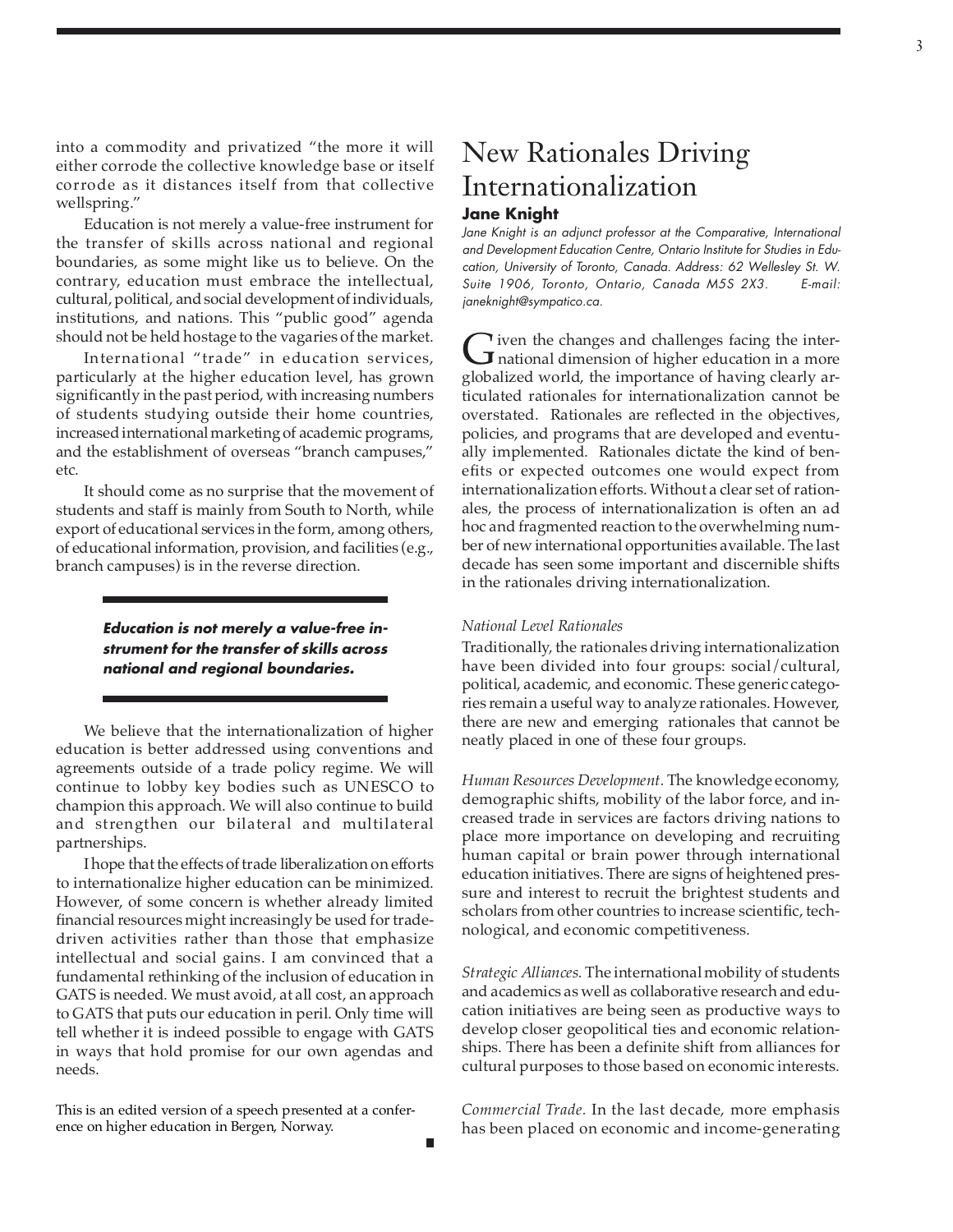opportunities. New franchise arrangements, foreign or satellite campuses, on-line delivery, and increased recruitment of fee-paying students are examples of a more commercial approach to internationalization. The fact that education is now one of the 12 service sectors in the General Agreement on Trade in Services is positive proof that importing and exporting education programs and services is a potentially lucrative trade area.

*Nation Building.* While some countries are interested in the export of education, others are interested in importing education programs and institutions for nationbuilding purposes. An educated, trained, and knowledgeable citizenry and workforce able to do research and generate new knowledge are key components of a country's nation-building agenda.

> **While some countries are interested in the export of education, others are interested in importing education programs and institutions for nationbuilding purposes.**

*Social and Cultural Development.* The social/cultural rationales, especially those that relate to intercultural understanding and national cultural identity are still significant; but perhaps their importance does not carry the same weight in comparison to the economic and political rationales listed above. It is yet to be seen whether, in light of the pressing issues stemming from culturally based clashes within and between countries, there will be more interest and importance attached to the social and cultural rationales.

## *Institutional-Level Rationales*

Of course, a relationship exists between national and institution-based rationales, but not always as close as one would expect. This depends on many factors, one of which is how much the internationalization process is a bottom-up or top-down process within any given country. Again, the four categories of rationales apply to institutions, but it appears that other emerging rationales are of greater consequence.

*International Profile and Reputation.* Traditionally, prominence has been given to the goal of achieving international academic standards (no matter how they may be defined). This motivation appears, however, to have been subsumed by the overall drive to achieve a strong worldwide reputation or "brand" name as an international high-quality institution. This drive relates to the quest for name recognition internationally in an attempt to attract the brightest of scholars and students, a substantial number of international students, and high-profile research and training projects.

*Student and Staff Development.* There seems to be renewed emphasis on internationalization as a means of enhancing the international and intercultural understanding and skills of students and staff. The escalating number of national, regional, international, and cultural conflicts are pushing academics to help students understand global issues and international and intercultural relationships. The mobility of the labor market and cultural diversity in communities and work places require that both students and academics have an increased understanding and skills to work and live in a culturally diverse or different environment.

*Income Generation.* On the other side of the ledger from human development is the motivation of economic development. There is no question that more institutions are increasingly looking for internationalization activities as a way of generating alternative sources of income. For-profit internationalization is a growing phenomenon. Another key factor is the growth in the number of new private commercial providers who are primarily in business to generate income on a for-profit basis.

> **Traditionally, prominence has been given to the goal of achieving international academic standards.**

*Strategic Alliances.* The number of bilateral or multilateral educational agreements has increased exponentially in the past decade. Linkages can be for different purposes: academic mobility, bench marking, joint curriculum or program development, seminars and conferences, and joint research initiatives. It is often the case that institutions cannot support a large number of agreements, many of which are thus inactive and mainly paper-based arrangements. All in all, the rationale for developing key strategic international education alliances at both the national and institutional level is not so much an end unto itself but a means of achieving academic, scientific, economic, technological, or cultural objectives.

*Research and Knowledge Production.* Given the increasing interdependence among nations, it is clear there are global issues and challenges that cannot be addressed at